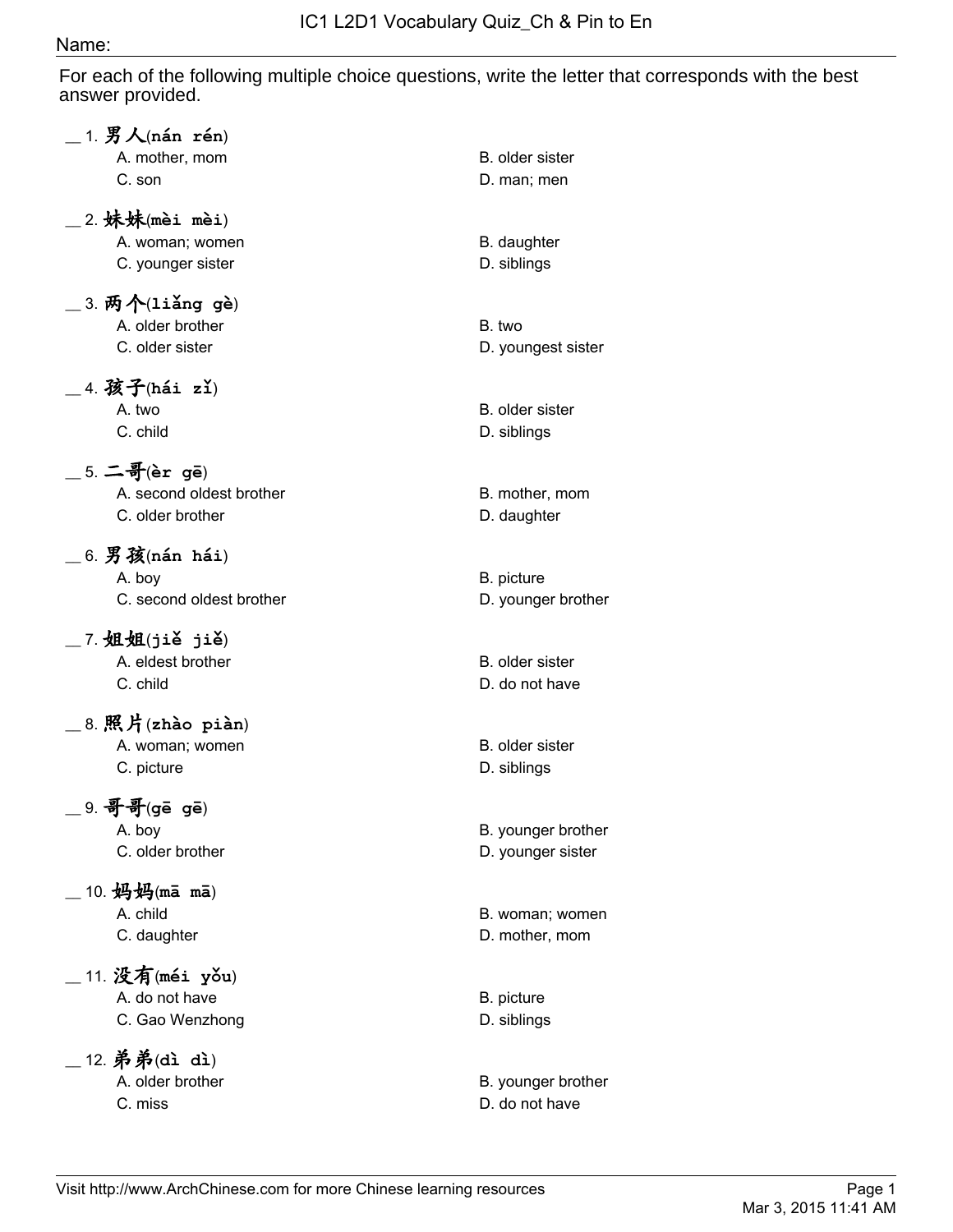## IC1 L2D1 Vocabulary Quiz\_Ch & Pin to En

#### Name:

| 13. 兄弟姐妹(xiong dì jiě mèi)<br>A. older brother<br>C. two                                                   | <b>B.</b> siblings<br>D. Gao Wenzhong  |
|------------------------------------------------------------------------------------------------------------|----------------------------------------|
| 14. 中文 $(zh\bar{o}ng$ wén)<br>A. picture<br>C. daughter                                                    | B. eldest brother<br>D. Chinese        |
| 15. 两个(liǎng gè)<br>A. woman; women<br>C. siblings                                                         | B. son<br>D. two                       |
| 16. 女孩(nǚ hái)<br>A. father, dad<br>C. miss                                                                | B. two<br>D. girl                      |
| 17. $\bigstar$ 儿(nǚ ér)<br>A. daughter<br>C. Gao Wenzhong                                                  | B. man; men<br>D. siblings             |
| $18. \n\pm 34$ $(d\mathbf{\hat{a}})$ $(i\mathbf{\hat{e}})$<br>A. eldest sister<br>C. second oldest brother | B. child<br>D. younger brother         |
| 19. $\star \wedge$ (nǚ rén)<br>A. woman; women<br>C. father, dad                                           | B. eldest brother<br>D. younger sister |
| 20. 大哥(dà gē)<br>A. man; men<br>C. eldest brother                                                          | B. daughter<br>D. do not have          |
| $21.$ 儿子(ér zǐ)<br>A. son<br>C. two                                                                        | B. mother, mom<br>D. woman; women      |
| 22. 小姐 $(xi\delta$ o jiě)<br>A. younger brother<br>C. do not have                                          | B. miss<br>D. siblings                 |
| 23. 小妹 $(xi\delta$ o mèi)<br>A. eldest brother<br>C. boy                                                   | B. man; men<br>D. youngest sister      |
| 24. 爸爸(bà bà)<br>A. picture<br>C. youngest sister                                                          | B. older brother<br>D. father, dad     |